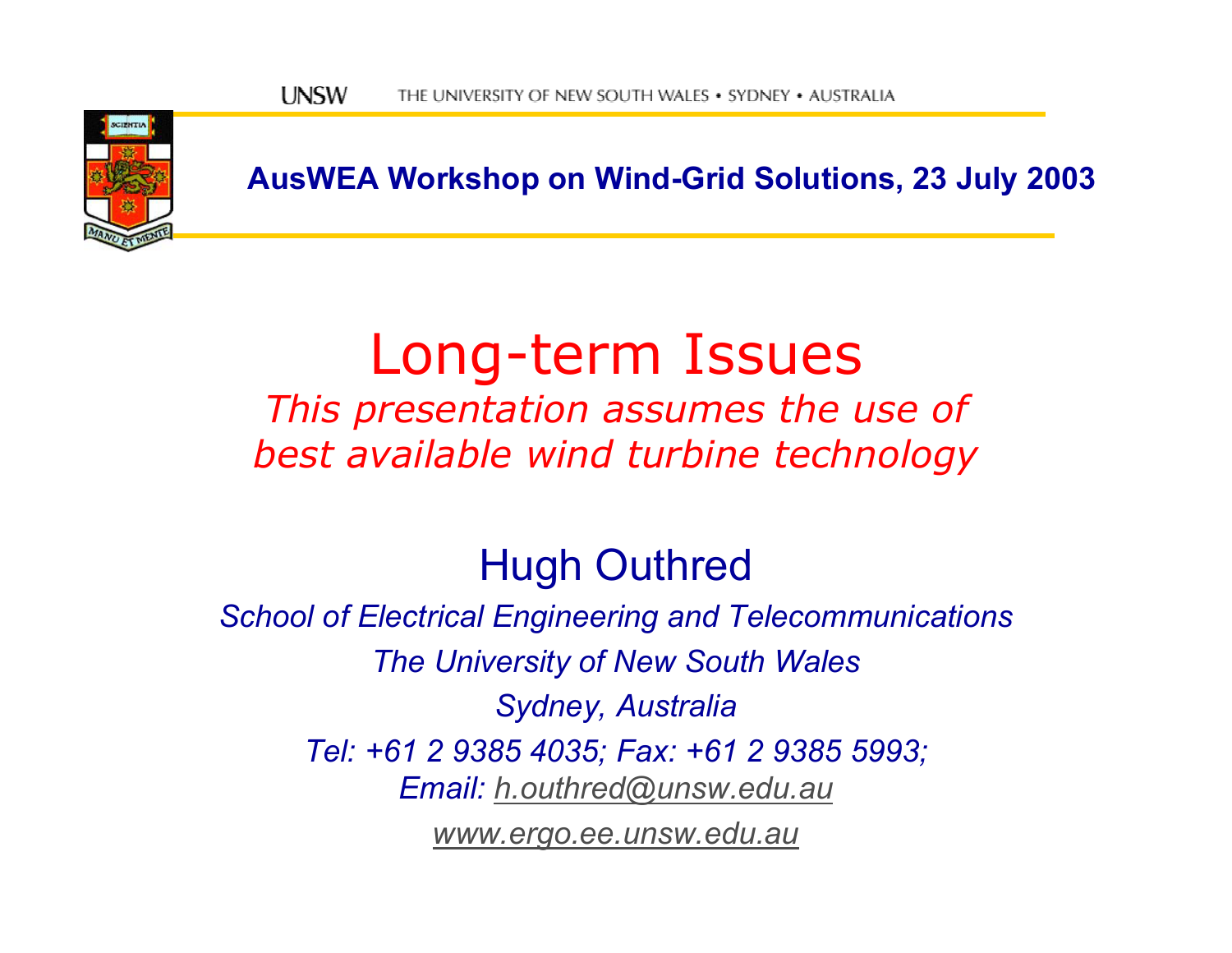

What are the key long term issues for the National Electricity Market?

- •Forecasts:
	- Medium Term Projection of System Adequacy:
		- Two year forecasts updated weekly
	- Statements of Opportunity:
		- Ten year forecasts updated annually
	- NSP annual planning statements
- •Annual reliability assessments
- •Derivative contracts:
	- CFDs, RECs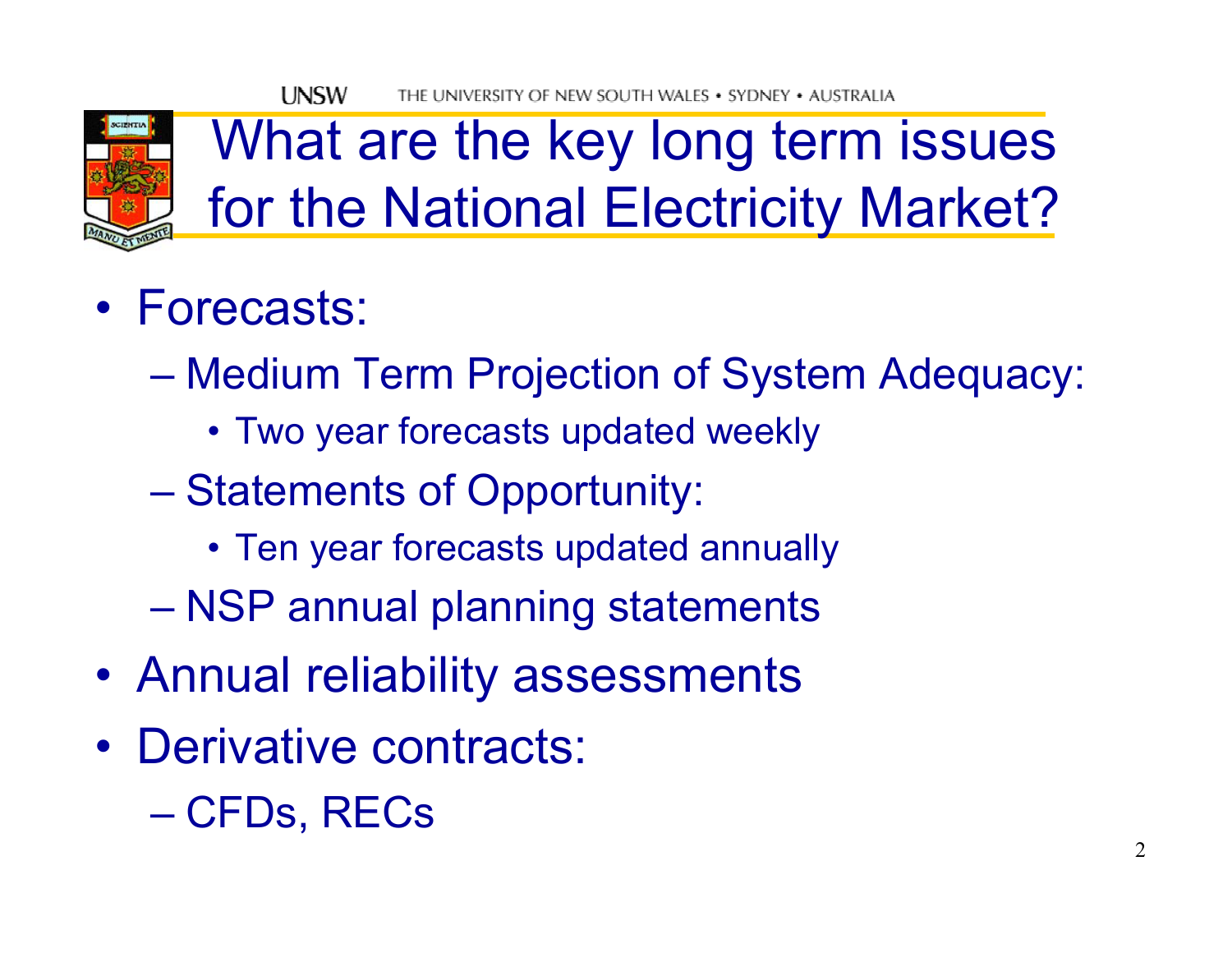

## Combined output of 2 wind farms 80 km apart (Gardner et al, 2003)

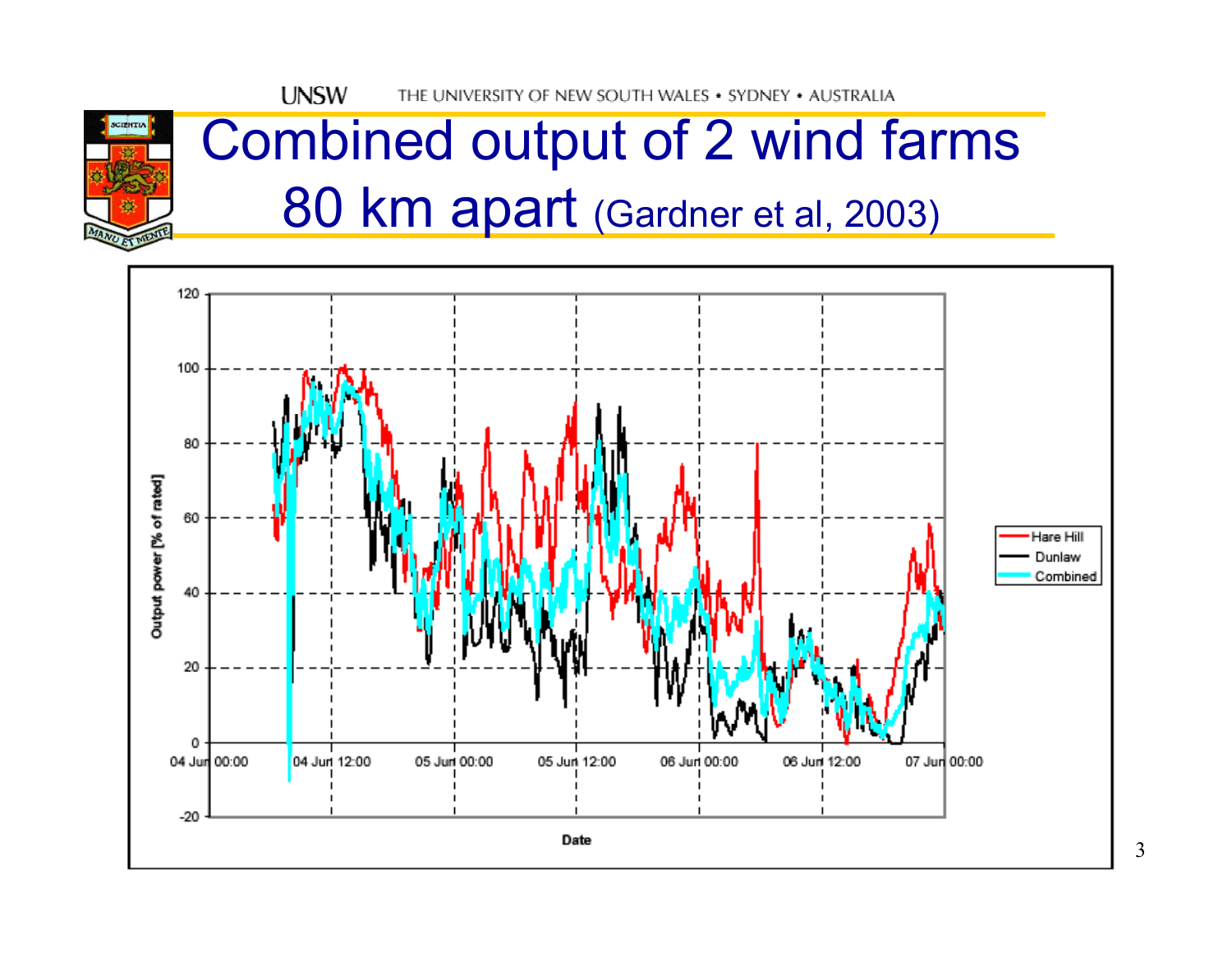

#### Cross-correlations between measured power outputs of German wind farms

(Giebel (2000) Riso National Lab, Denmark)

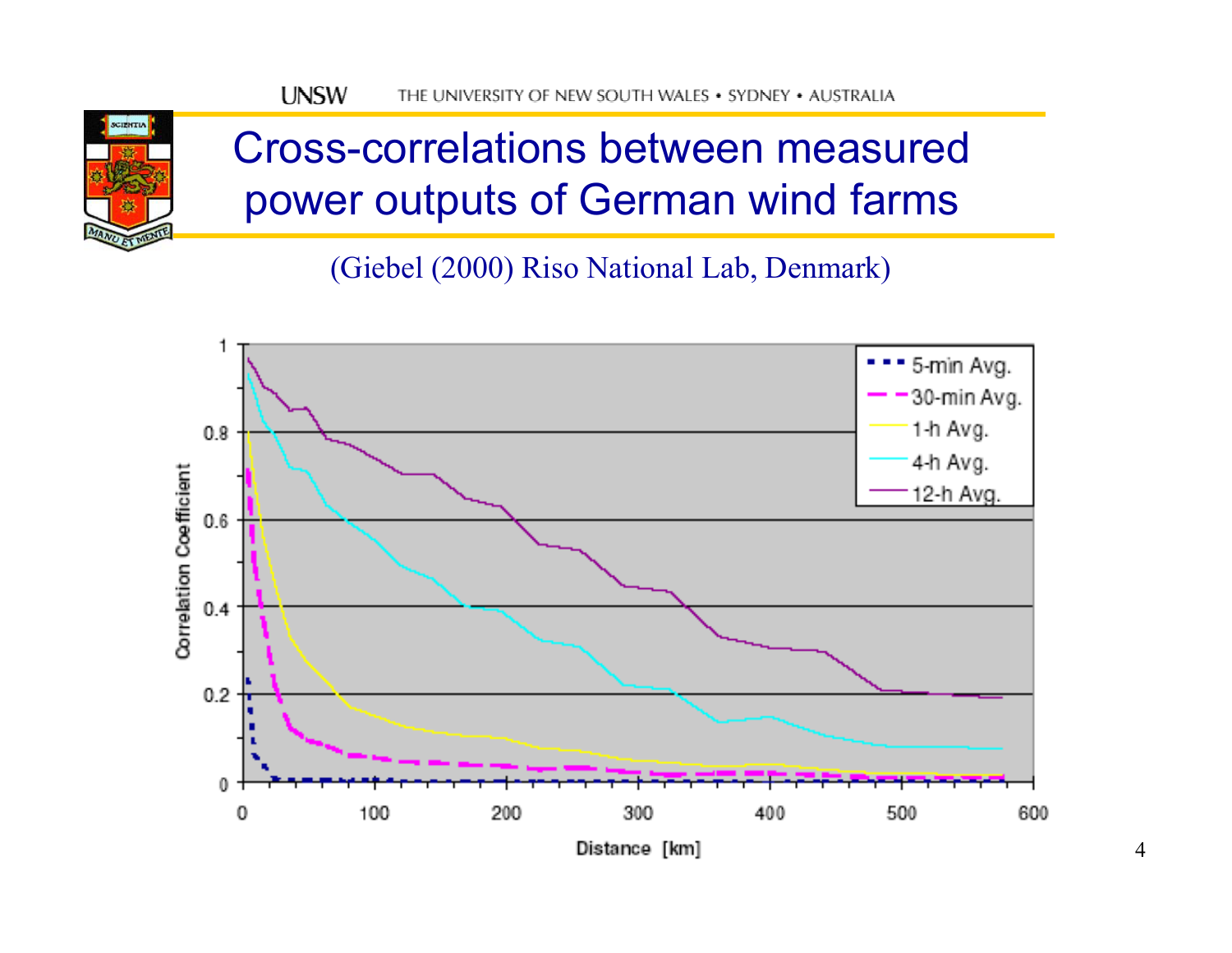

## Forecasting issues

- •After diversity forecasts required
- • Wind resource forecasting:
	- Regional & national rather than wind farm
		- Long=term trends, diurnal & seasonal patterns
- •Wind farm installation:
	- Influenced by govt policy & developer strategy
	- Ideally, context provided by a regional plan
- 5*"back-up" required to assess network impact*•*Geographical distribution of wind turbines &*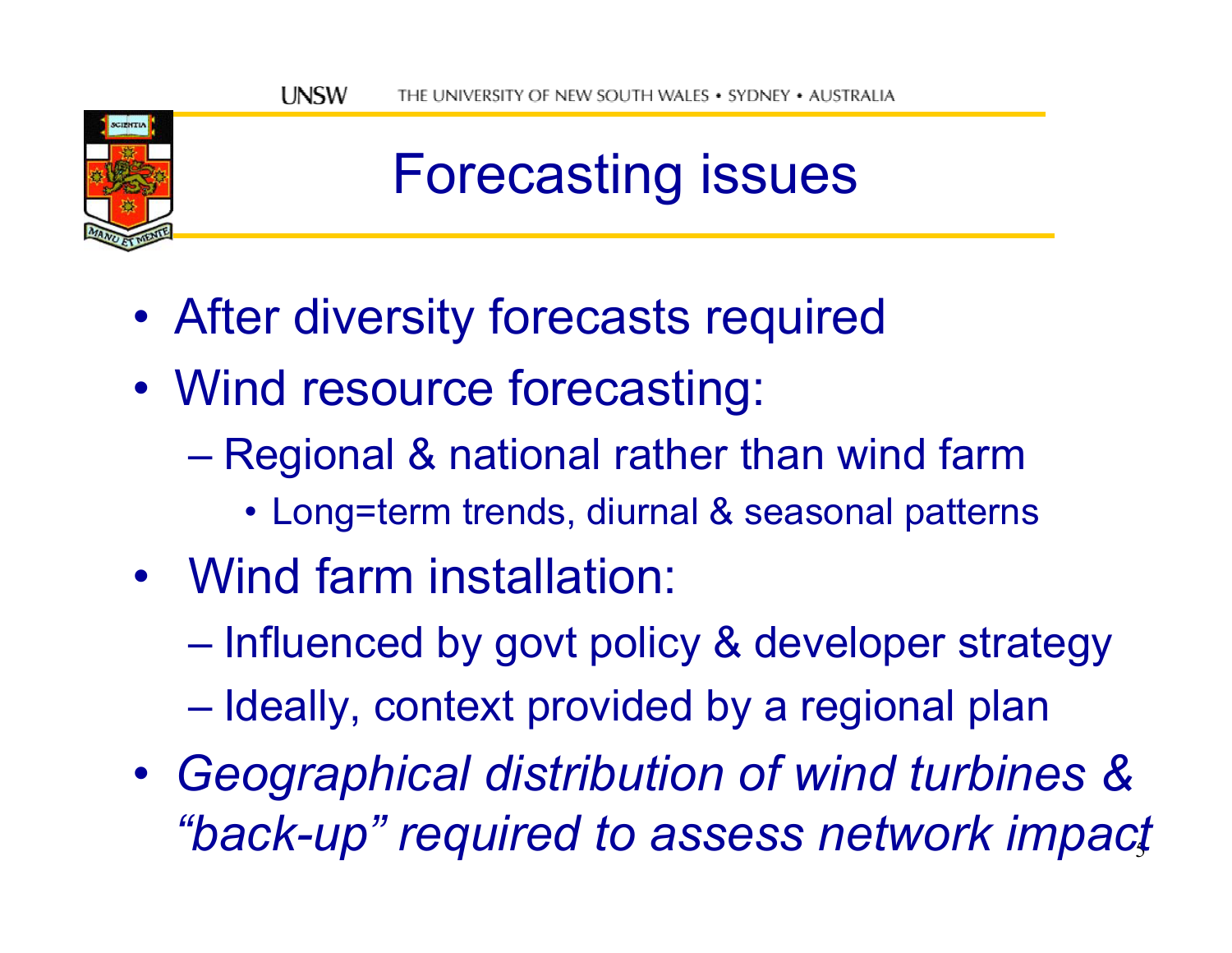**UNSW** THE UNIVERSITY OF NEW SOUTH WALES • SYDNEY • AUSTRALIA



### Predicted annual wind energy for Northern Europe for 34 years



Figure 2: Mean wind power production in Northern Europe for 34 years as a percentage of installed capacity. In the inset: the same graph, ordered by size.

(Giebel (2000) - Riso National Lab, Denmark)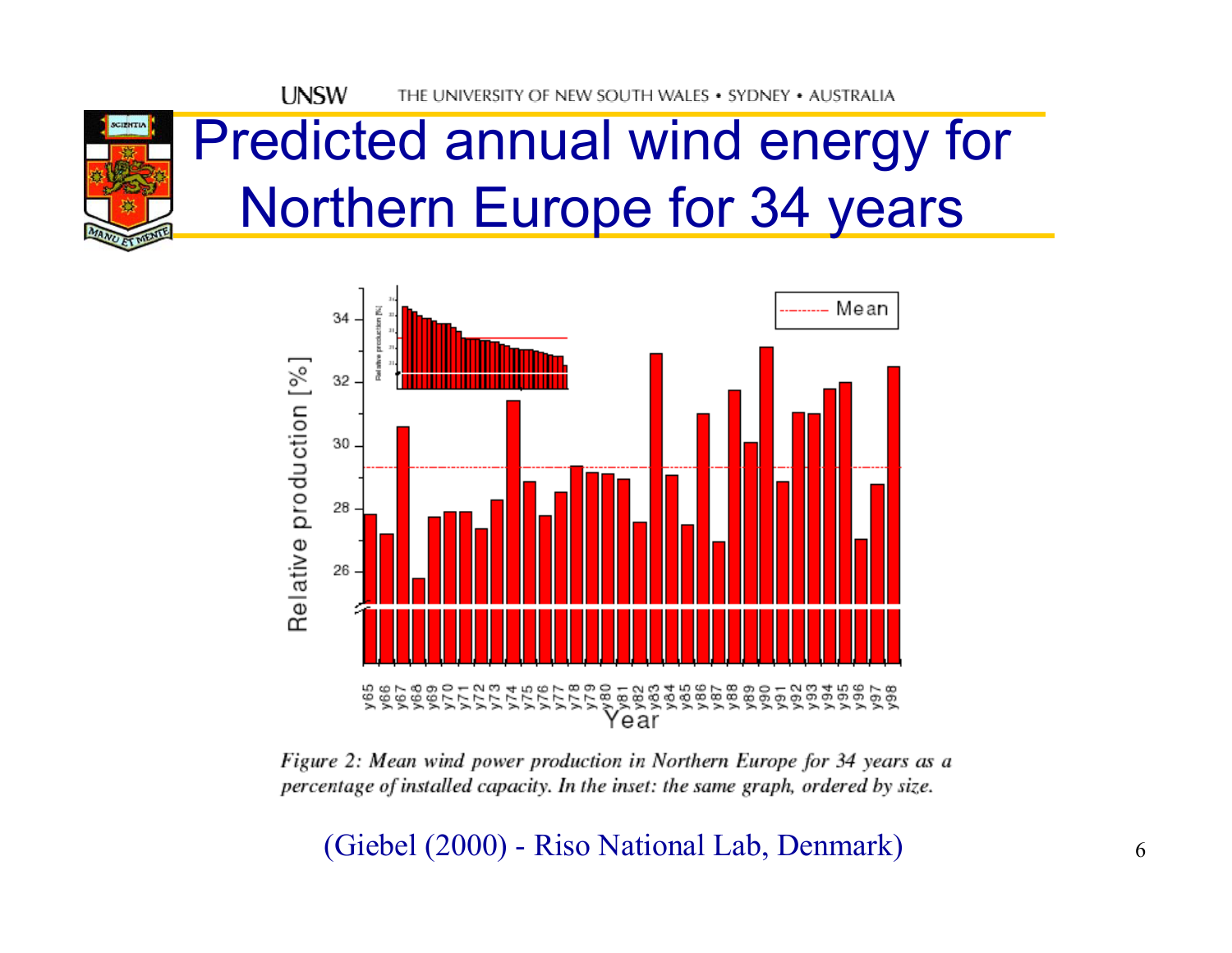

## Forecasting challenges

- Wind resource forecasts based on either:
	- Extrapolation of historical data; or
	- Simulation using Numerical Weather Program
- • Extrapolation of historical data:
	- Adequate data may not be available
	- May be unreliable due to long term trends
- • Simulation using NWP:
	- Prediction ability may be uncertain
- *Will either approach accurately predict the output of one or many wind farms?*

7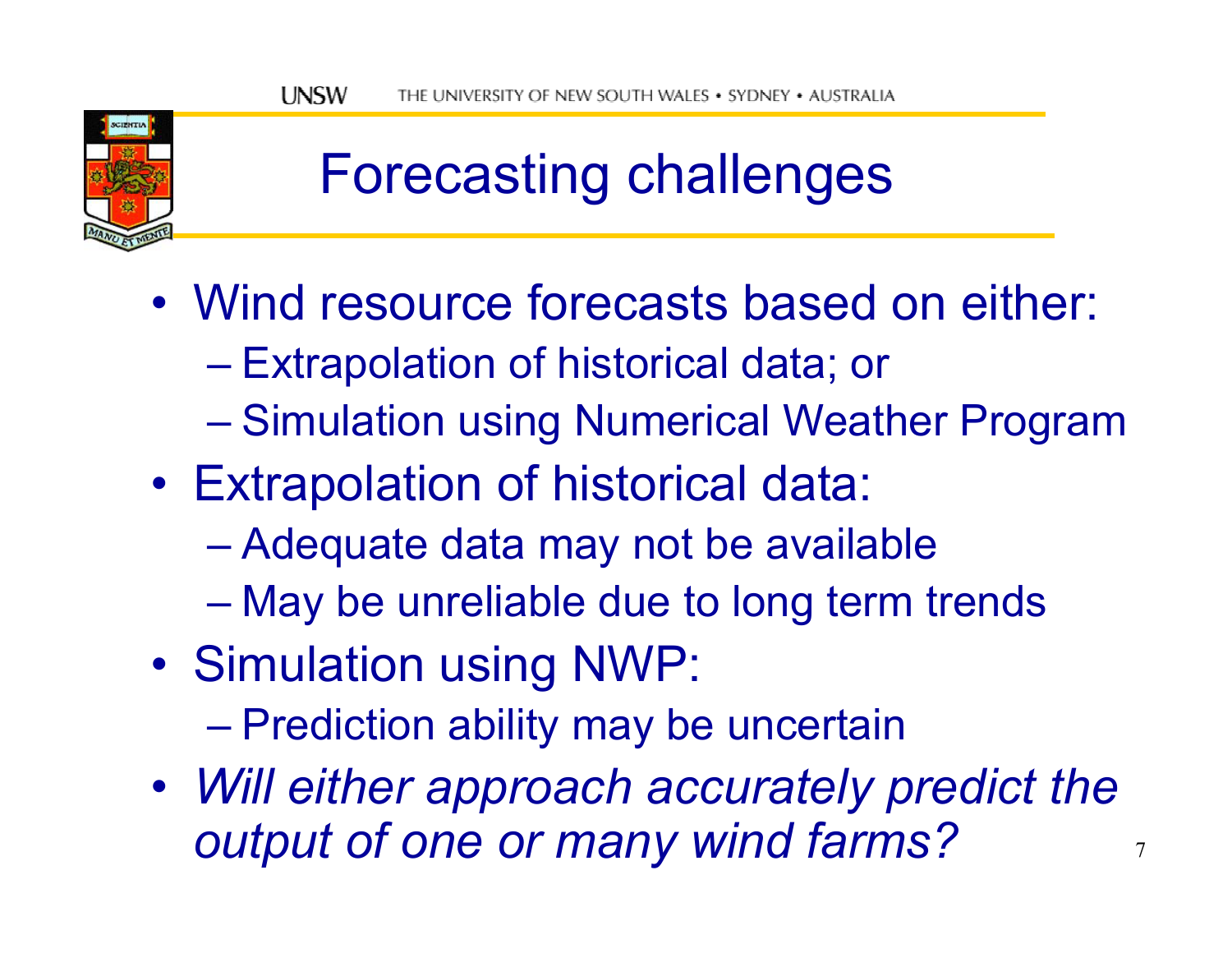

## Challenges for NSP Annual Planning **Statements & Reliability Assessments**

- •• Need for network services depends on spatial patterns of generation & demand:
	- Distribution of & production from wind farms
	- Location of "back-up" generation
	- $\mathcal{L}_{\mathcal{A}}$  , and the set of the set of the set of the set of the set of the set of the set of the set of the set of the set of the set of the set of the set of the set of the set of the set of the set of the set of th *Uncertainties in wind farm output translate into uncertainties in network flows*
- •• Reliability assessment:
	- Depends on extreme events in wind behaviour:
		- 8• Frequency & duration of occurrence & geographical pattern of wind speeds that are less than cut-in or greater than cut-out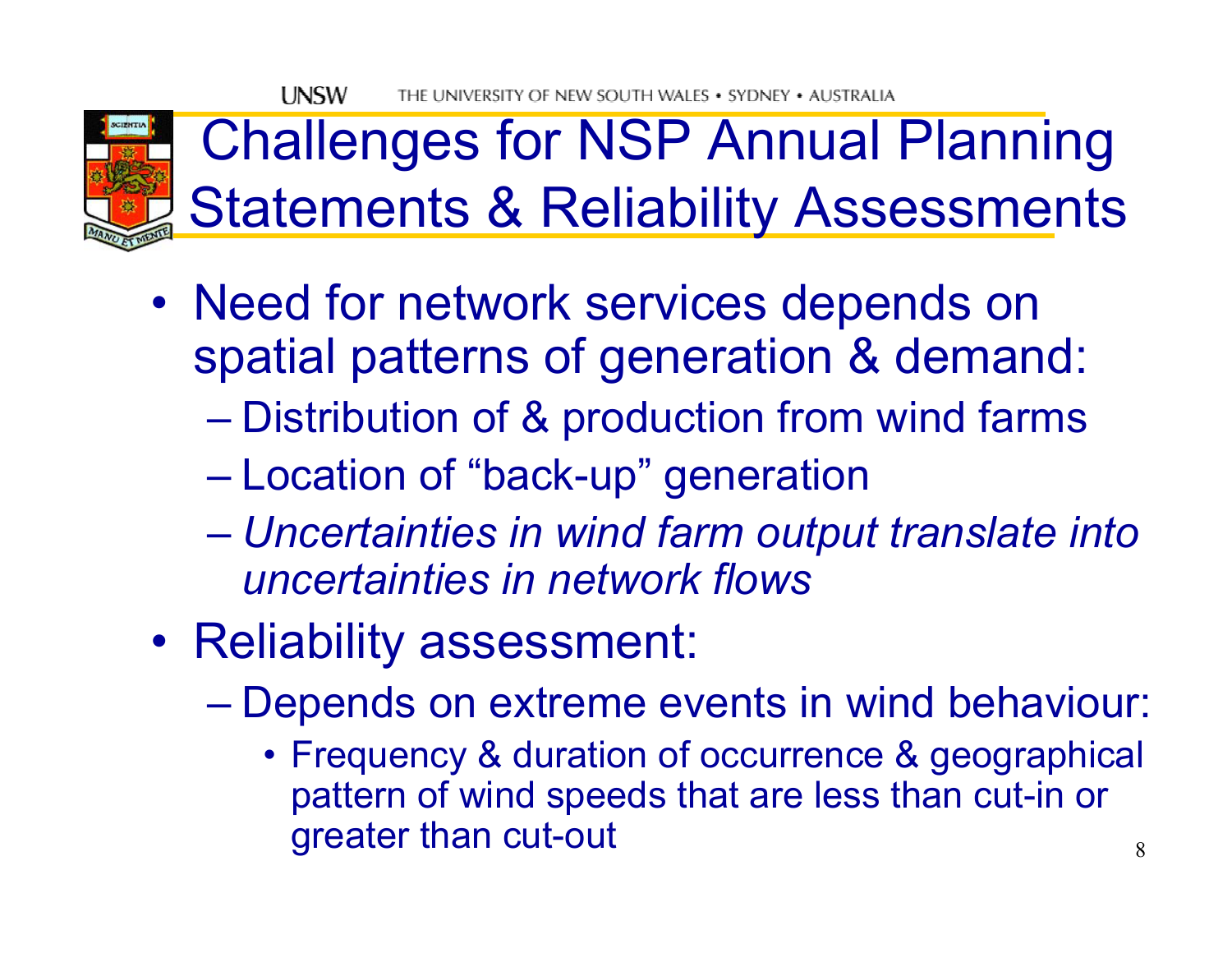

## Issues for NEM spot market

- • Wind farms operate as "price takers": – Generate whenever wind is blowing
- •• NEM spot market prices are volatile with a "rectangular" price distribution:
	- Prices are usually low, sometimes high
	- Timing of high prices irregular & hard to predict
- • Value of wind energy in the spot market:
	- *Will depend on how regularly wind farms are producing when spot prices are high*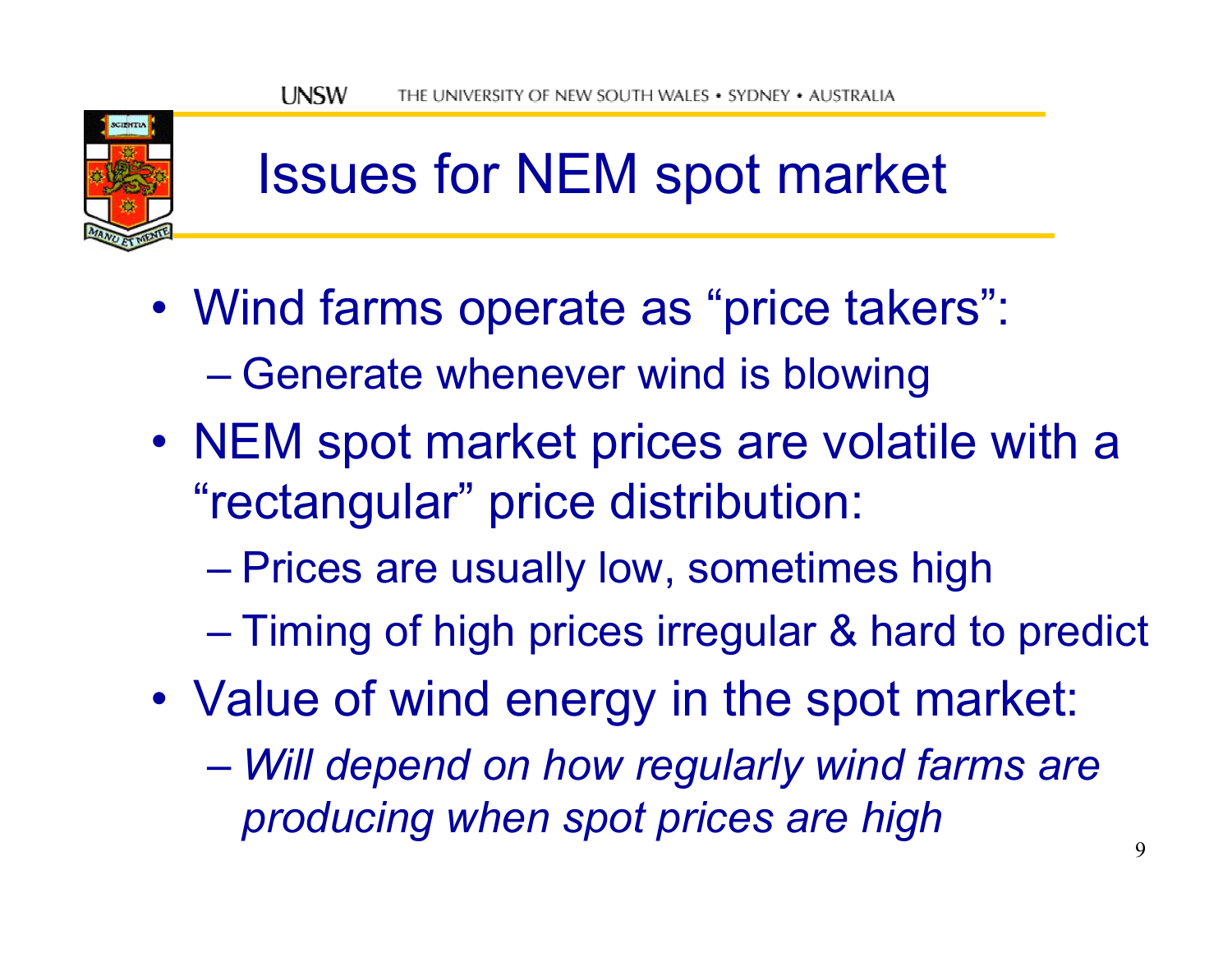

# Derivative pricing for wind energy

- • Wind farms may have to accept a lower CFD price than "flat contract" due to uncertainty in production:
	- Daily, Seasonal, Annual
- • Wind farms may similarly have to accept a lower REC price than if dispatchable
- • Pricing outcomes would be improved by liquid secondary markets in CFDs & RECs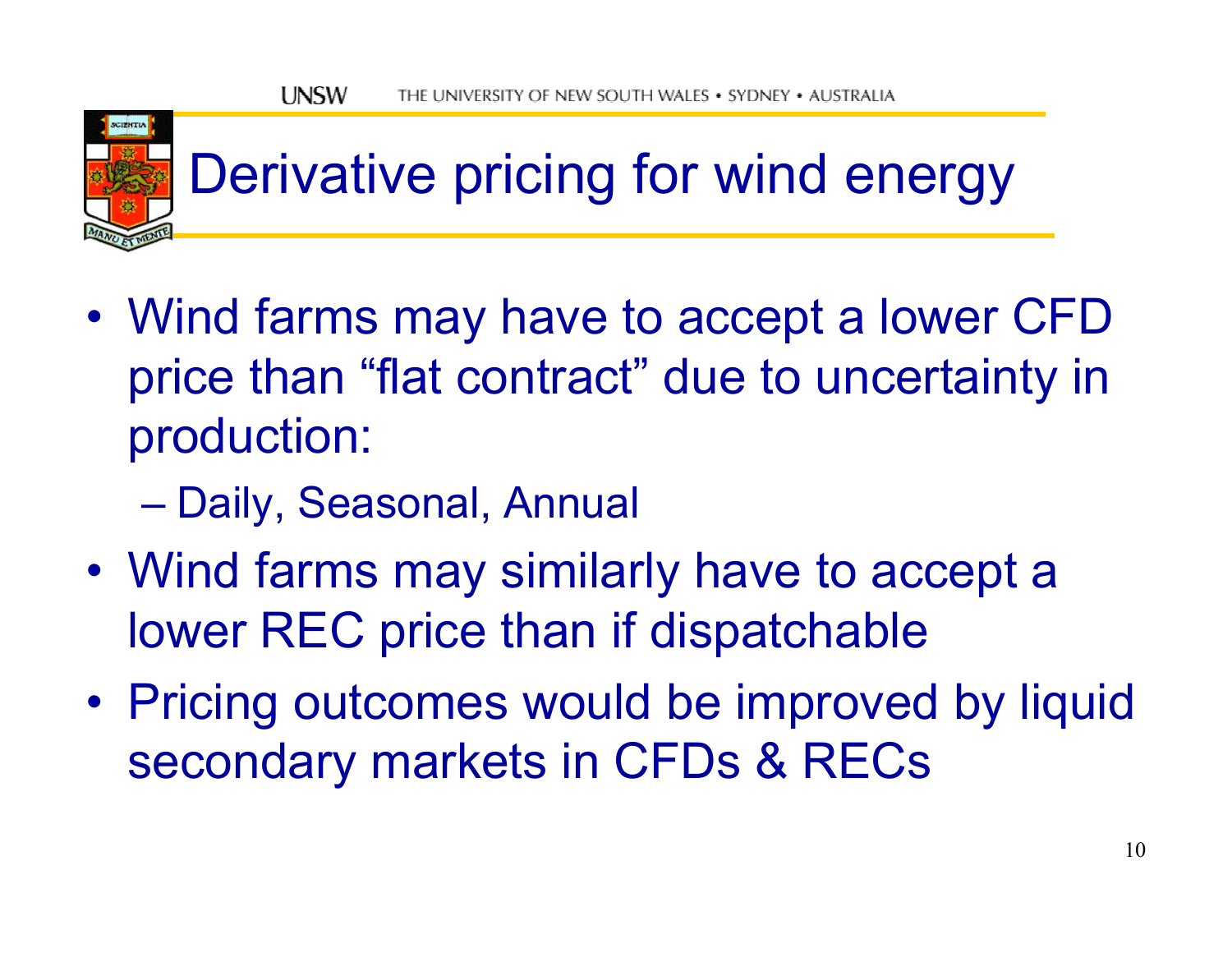

### **Conclusions**

- Issues for MTPASA & SOO:
	- $\mathcal{L}_{\mathcal{A}}$  , and the set of the set of the set of the set of the set of the set of the set of the set of the set of the set of the set of the set of the set of the set of the set of the set of the set of the set of th Resource behaviour at regional & national levels
	- Trends in wind farm installation
- •• Issues for NSP annual planning statements:  $\mathcal{L}_{\mathcal{A}}$ Geographical patterns of power flow matter
- •• Issues for reliability assessment:
	- Extreme events (<cut-in; >cut-out)
		- Frequency & duration; geographical distribution
- •• Issues for spot & derivative markets
	- Uncertainty in price & volume